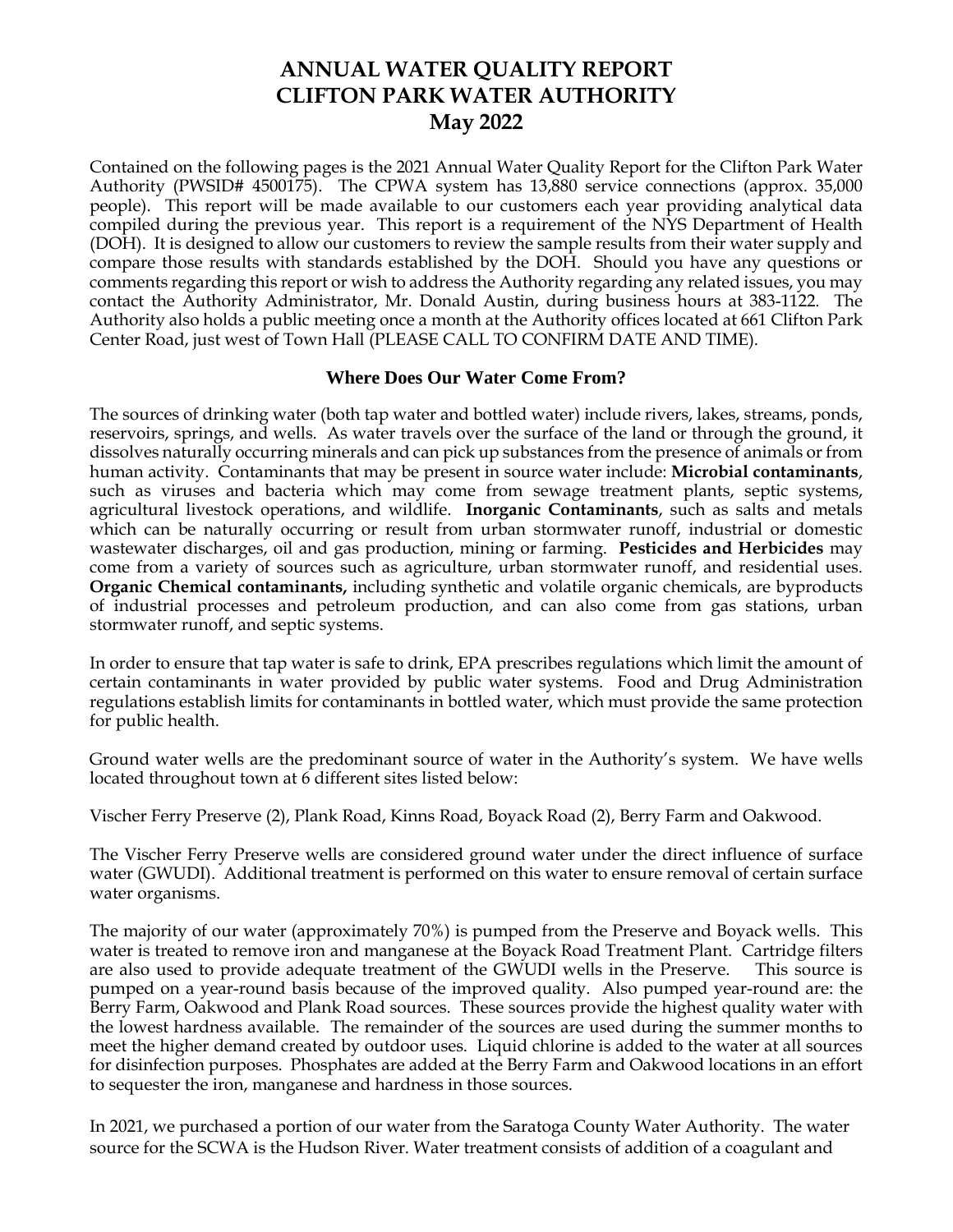filtration through 0.1 micron membrane filters. Caustic soda is added for pH adjustment and orthophosphates are added for corrosion control. Sodium hypochlorite is added for disinfection and to maintain a residual through the transmission system. Granular activated carbon filters are used on the finished water to adsorb natural organic compounds, taste and odor compounds and synthetic organic chemicals.

The CPWA also purchased a portion of its water from the Town of Glenville in 2021. The Town of Glenville's water system consists of four drilled wells in the Great Flats Aquifer just west of the Village of Scotia, between Route 5 and the Mohawk River. The aquifer is an extensive bed of sands and gravel underlying the Mohawk River channel. Glenville adds Sodium Hypochlorite (liquid chlorine) to the finished water for disinfection.

In 2021, the CPWA also purchased a portion of its water from the Town of Halfmoon. The Town of Halfmoon purchases water from the Saratoga County Water Authority and from the City of Troy. The City of Troy draws its water from a "surface water" supply, the spring fed Tomhannock Reservoir. It is located to the northeast of the City of Troy. Water flows from the Tomhannock Reservoir to the Troy Water Treatment Plant (TWTP), a complete treatment facility. In an effort to lower the formation of disinfection byproducts (DBPs), TWTP adds potassium permanganate at the Tomhannock Reservoir. Potassium permanganate is a strong oxidant that is used to oxidize iron and manganese, but does not produce the DBPs that chlorine does. Potassium permanganate is being fed seasonally from mid June to about September or October depending on the iron and manganese levels in the raw water. Additionally, chlorine dioxide is added at Melrose Station to oxidize the organic material that leads to the formation of DBPs when it reacts with chlorine but unlike chlorine, chlorine dioxide does not form DBPs. Chlorine dioxide is fed year-round. The treatment process at Troy consists of; coagulation using aluminum sulfate (alum) to cause small particles to stick together when the water is mixed, making larger heavier particles; sedimentation allows the newly formed larger particles to settle out naturally; filtration removes smaller particles by trapping them in sand filters; pH adjustment for corrosion control; and final post chlorination to maintain a chlorine residual in the distribution system to prevent bacterial contamination and fluoridation at low levels to protect teeth.

## **Restricted or Limited Use Sources**

Our water supply includes groundwater from 8 wells on 6 different sites. Most of these sources are in use year-round. However, due to limitations in the production capabilities, or due to less than favorable water qualities, some sources are limited to backup use or have been removed from service. The backup sources are generally used during periods of high demand or at times when one or more of our everyday sources are out of service for repair or maintenance.

The Clifton Park Water Authority has an interconnection with the Town of Halfmoon water system at The Crossing. The CPWA purchased 14,000 gallons of water from the Town of Halfmoon in 2021. The Authority also has an interconnection with the Town of Glenville and the Saratoga County Water Authority. The CPWA purchased a total of 373,486,000 gallons of water from the Saratoga County Water Authority in 2021. The CPWA purchased a total of 4,673,000 gallons of water from the Town of Glenville in 2021.

## **Source Water Assessment Summary**

The NYS Department of Health has completed a source water assessment for this system based on available information. Possible and actual threats to this drinking water source were evaluated. The state source water assessment includes a susceptibility rating based on the risk posed by each potential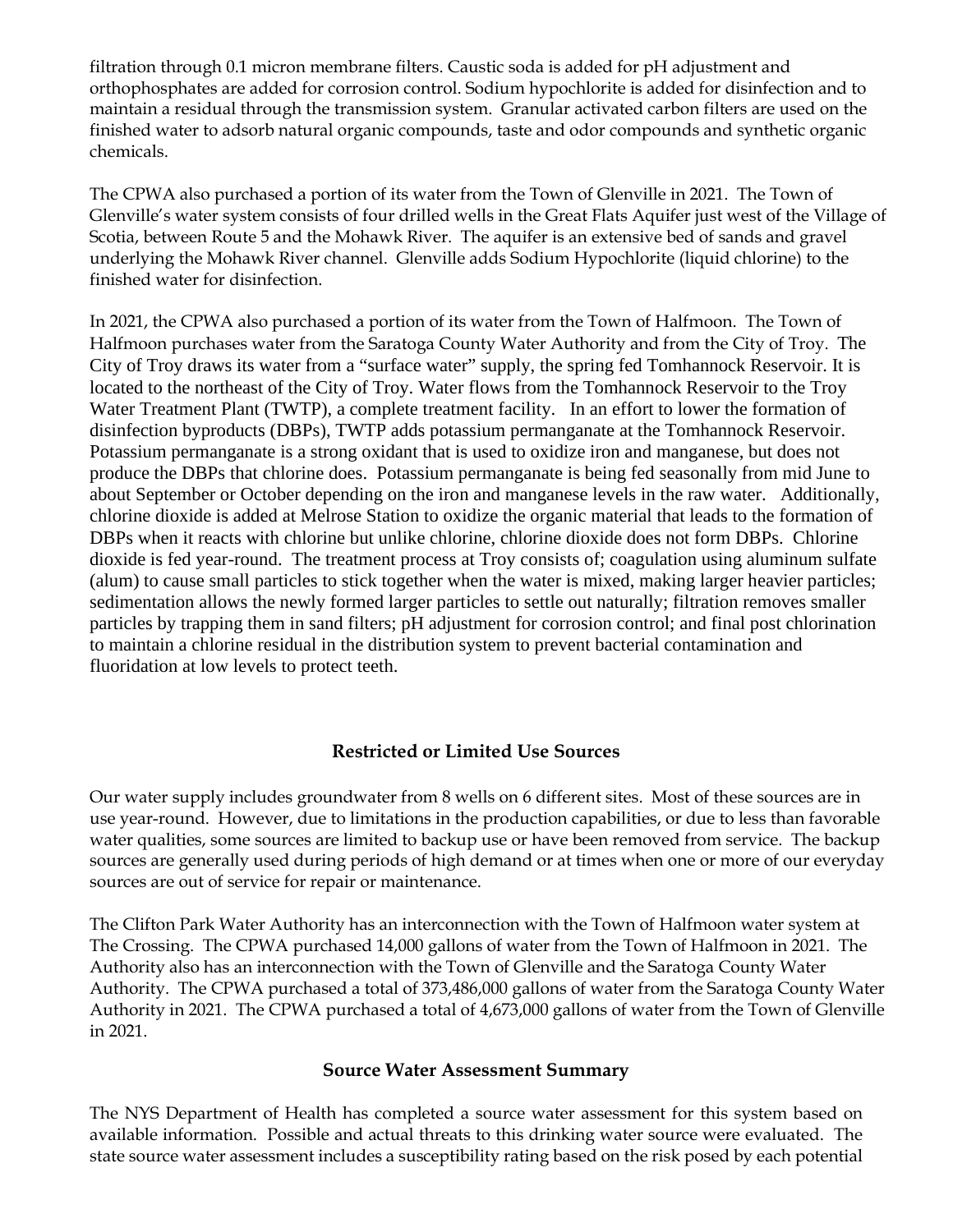source of contamination and how easily contaminants can move through the subsurface to the wells. For ground water sources, the assessment evaluated risk of contamination in two zones: an inner zone, of smaller radius around the well, considered more sensitive; and an outer zone, extending either 1 mile from the well, or as limited by a hydrogeologic barrier (such as a change in soil or rock layer or the presence of a water body). The higher of these ratings was used as the overall rating for the source. **The susceptibility rating is an estimate of the potential for contamination of the source water, and does not mean that the water delivered to consumers is, or will be contaminated**. See the spreadsheet that follows for a list of contaminants detected. The source water assessments provide resource managers with additional information for protecting source waters in the future.

Our source of drinking water is derived from ground water (drilled wells) and ground water under the direct influence of surface water sources. The source water assessment has rated most of our ground water sources as having an elevated susceptibility to microbial and nitrate contamination. These ratings are due primarily to the residential land use and associated activities, such as fertilizing lawns, in the assessment area. One well is also rated as having an elevated susceptibility to herbicide/pesticide contamination, primarily due to the agricultural land use near the well. While the source water assessment rates our wells as being susceptible to microbials, please note that our water is disinfected, and the Vischer Ferry wells filtered, to ensure that the finished water delivered to your home meets the New York State's drinking water standards for microbial contamination. Public notification is required if regulated contaminants are found in our water, and increased monitoring may result.

The Saratoga County Water Authority source water assessment states that hydrologic characteristics generally make rivers highly sensitive to existing and new sources of nitrate, phosphorus, and microbial contamination. This does not mean that source water contamination has or will occur, and the SCWA provides treatment and regular monitoring to ensure that the water delivered to customers meets all applicable standards.

The Glenville source water assessment rates their wells as having an elevated susceptibility to contamination. In addition, the wells draw from an unconfined aquifer and the overlying soils are not known to provide adequate protection from potential contamination.

The City of Troy source water assessment found the amount of pasture in the assessment area results in a potential for protozoa contamination. There is also possible contamination susceptibility associated with landfills in the assessment area. It should be noted that hydrologic characteristics (e.g., basin shape and flushing rates) generally make reservoirs sensitive to existing and new sources of phosphorus and microbial contamination.

Water suppliers and county and state health departments will use this information to direct future source water protection activities. These may include water quality monitoring, resource management, planning, and education programs. A copy of this assessment, including a map of the assessment area, can be obtained by contacting this office.

## **Are There Contaminants in Our Drinking Water?**

Drinking water, including bottled water, may reasonably be expected to contain at least small amounts of some contaminants. The presence of contaminants does not necessarily indicate that the water poses a health risk. More information about contaminants and potential health effects can be obtained by calling the EPA's Safe Drinking Water Hotline (1-800-426-4791).

## **Information on Lead**

If present, elevated levels of lead can cause serious health problems, especially for pregnant women, infants and young children. It is possible that lead levels at your home may be higher than at other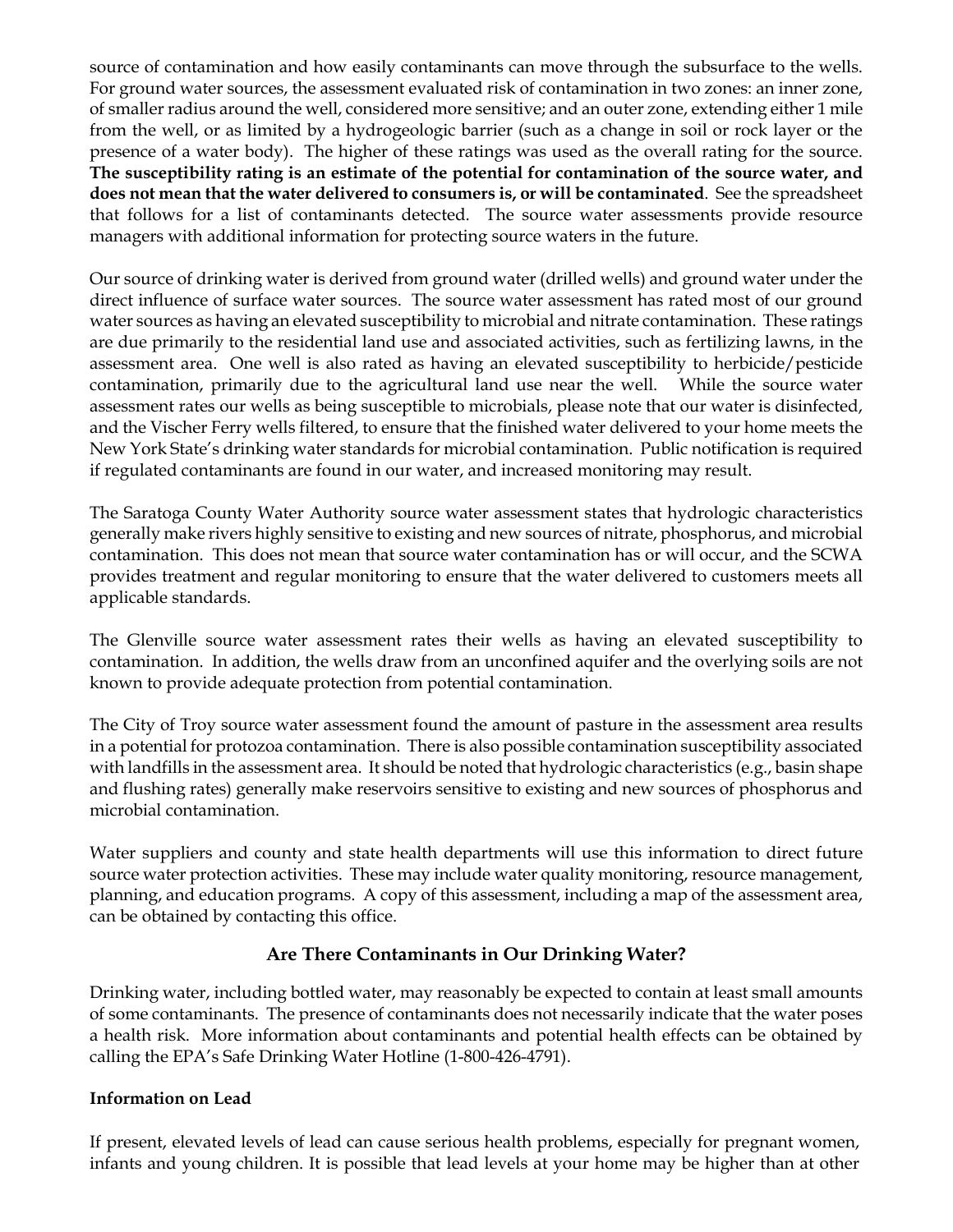homes in the community as a result of materials used in your home's plumbing. Clifton Park Water Authority is responsible for providing high quality drinking water, but cannot control the variety of materials used in plumbing components. When your water has been sitting for several hours, you can minimize the potential for lead exposure by flushing your tap for 30 seconds to 2 minutes before using water for drinking or cooking. If you are concerned about the lead in your water, you may wish to have your water tested. Information on lead in drinking water, testing methods, and steps you can take to minimize exposure is available from the Safe Drinking Water Hotline (1-800- 426-4729) or at http://.epa.gov/safewater/lead.

#### **Information on Cryptosporidium**

Cryptosporidium is a microbial pathogen found in surface water and groundwater under the influence of surface water. Although filtration removes Cryptosporidium, the most commonly-used filtration methods cannot guarantee 100 percent removal. During 2018, as part of their routine sampling, eight samples were collected of untreated Hudson River source water and analyzed for Cryptosporidium oocysts. Of these samples, no oocysts were detected. The Saratoga County Water Authority utilizes membrane filtration technology which removes these contaminants at higher rates than conventional water treatment technologies. Also during 2018, the Clifton Park Water Authority collected 12 samples from the Vischer Ferry wells and analyzed for Cryptosporidium oocysts. There were no oocysts found in any of these samples. Current test methods do not allow us to determine if the organisms are dead or if they are capable of causing disease. Ingestion of Cryptosporidium may cause cryptosporidiosis, a gastrointestinal infection. Symptoms of infection include nausea, diarrhea, and abdominal cramps. Most healthy individuals can overcome disease within a few weeks. However, immuno-compromised people are at greater risk of developing life-threatening illness. We encourage immuno-compromised individuals to consult their health care provider regarding appropriate precautions to take to avoid infection. Cryptosporidium must be ingested to cause disease, and it may be spread through means other than drinking water.

#### **Information on Giardia**

Giardia is a microbial pathogen present in varying concentrations in many surface waters and groundwater under the influence of surface water. Giardia is removed/inactivated through a combination of filtration and disinfection or by disinfection. During 2018, as part of their routine sampling, eight samples were collected of untreated Hudson River source water and analyzed for Giardia cysts. Of these samples, seven samples showed a total of seventy-nine cysts and one sample showed no cysts. The Saratoga County Water Authority utilizes membrane filtration technology which removes these contaminants at higher rates than conventional water treatment technologies. Also during 2018, the Clifton Park Water Authority collected 12 samples from the Vischer Ferry wells and analyzed for Giardia cysts. There were no cysts found in any of these samples. Testing performed by the SCWA indicates the presence of Giardia in their (our) source water. Current test methods do not allow us to determine if the organisms are dead or if they are capable of causing disease. Ingestion of Giardia may cause giardiasis, an intestinal illness. People exposed to Giardia may experience mild or severe diarrhea, or in some instances no symptoms at all. Fever is rarely present. Occasionally, some individuals will have chronic diarrhea over several weeks or a month, with significant weight loss. Giardiasis can be treated with anti-parasitic medication. Individuals with weakened immune systems should consult with their health care providers about what steps would best reduce their risks of becoming infected with Giardiasis. Individuals who think that they may have been exposed to Giardiasis should contact their health care providers immediately. The Giardia parasite is passed in the feces of an infected person or animal and may contaminate water or food. Person to person transmission may also occur in day care centers or other settings where hand washing practices are poor.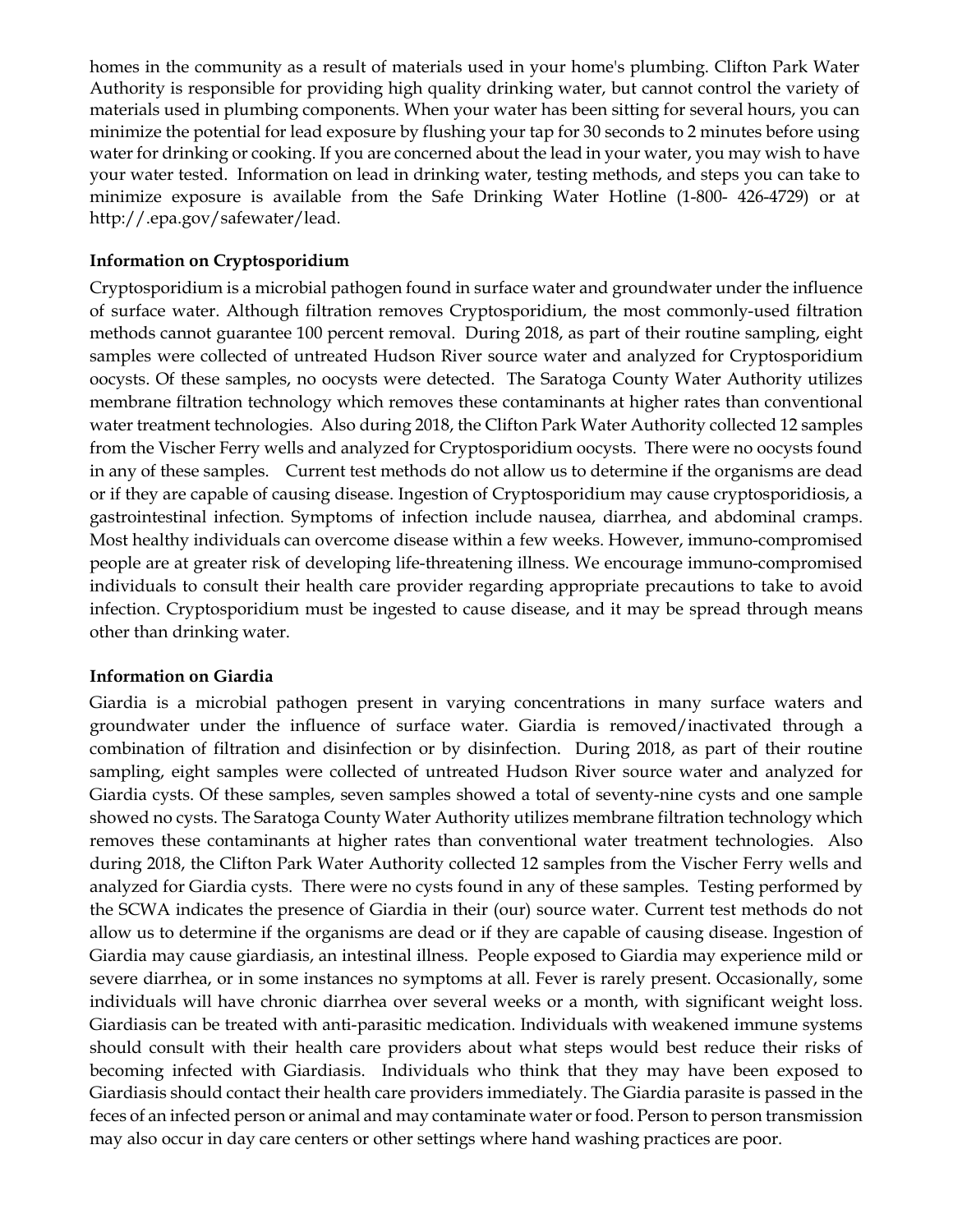#### **Detected and Non-Detected Contaminants**

In accordance with State regulations, the Clifton Park Water Authority routinely monitors your drinking water for various contaminants. Your water is tested for inorganic contaminants, nitrate, lead and copper, volatile organic contaminants, synthetic organic contaminants, and disinfection byproducts. Additionally, the CPWA analyzes 40 samples from throughout the distribution system for coliform bacteria each month. Only the contaminants that have been detected in your drinking water are included in the Table of Detected Contaminants. The State allows us to monitor for certain contaminants less than once per year because the concentrations of these contaminants are not expected to vary significantly from year to year. Therefore, some of the data, though representative of the water quality, is more than one year old.

## **Do I Need to Take Special Precautions?**

Some people may be more vulnerable to disease causing microorganisms or pathogens in drinking water than the general population. Immuno-compromised persons such as persons with cancer undergoing chemotherapy, persons who have undergone organ transplants, people with HN/AIDS or other immune system disorders, some elderly, and infants can be particularly at risk from infections. These people should seek advice from their health care provider about their drinking water. EPA/CDC guidelines on appropriate means to lessen the risk of infection by Cryptosporidium, Giardia and other microbial pathogens areavailable from the Safe Drinking Water Hotline (800-426-4791).

## **Monitoring Violations**

The CPWA had a monitoring violation in 2021 for a failure to take all required lead and copper samples. The CPWA took the required number of samples, but a lab accident caused two of the 30 samples taken to be unusable. By the time the issue was relayed to the CPWA, the monitoring period had expired and we were unable to resample.

## **CPWA System Improvements in 2021**

In 2021, the CPWA began construction of a pumpstation at its connection with the Saratoga County Water Authority. This project will increase the capacity at that connection and is expected to be online in 2022.

## **Why Save Water and How Do We Avoid Wasting It?**

Although the CPWA system has an adequate amount of supply to meet the present demands of the system, there are a number of reasons why it is important to conserve water:

- Saving water saves energy and some of the costs associated with both of these necessities of life.
- Saving water reduces the cost of energy required to pump water and the need to construct costly new wells, pumping systems, and water towers.
- Saving water lessens the strain on the water system during a dry spell or drought, helping to avoid severe water use restrictions so that essential fire-fighting needs are met.

You can play a role in conserving water and saving yourself money in the process by becoming conscious of the amount of water your household is using, and by looking for ways to use less whenever you can. It is not hard to conserve water. Conservation tips: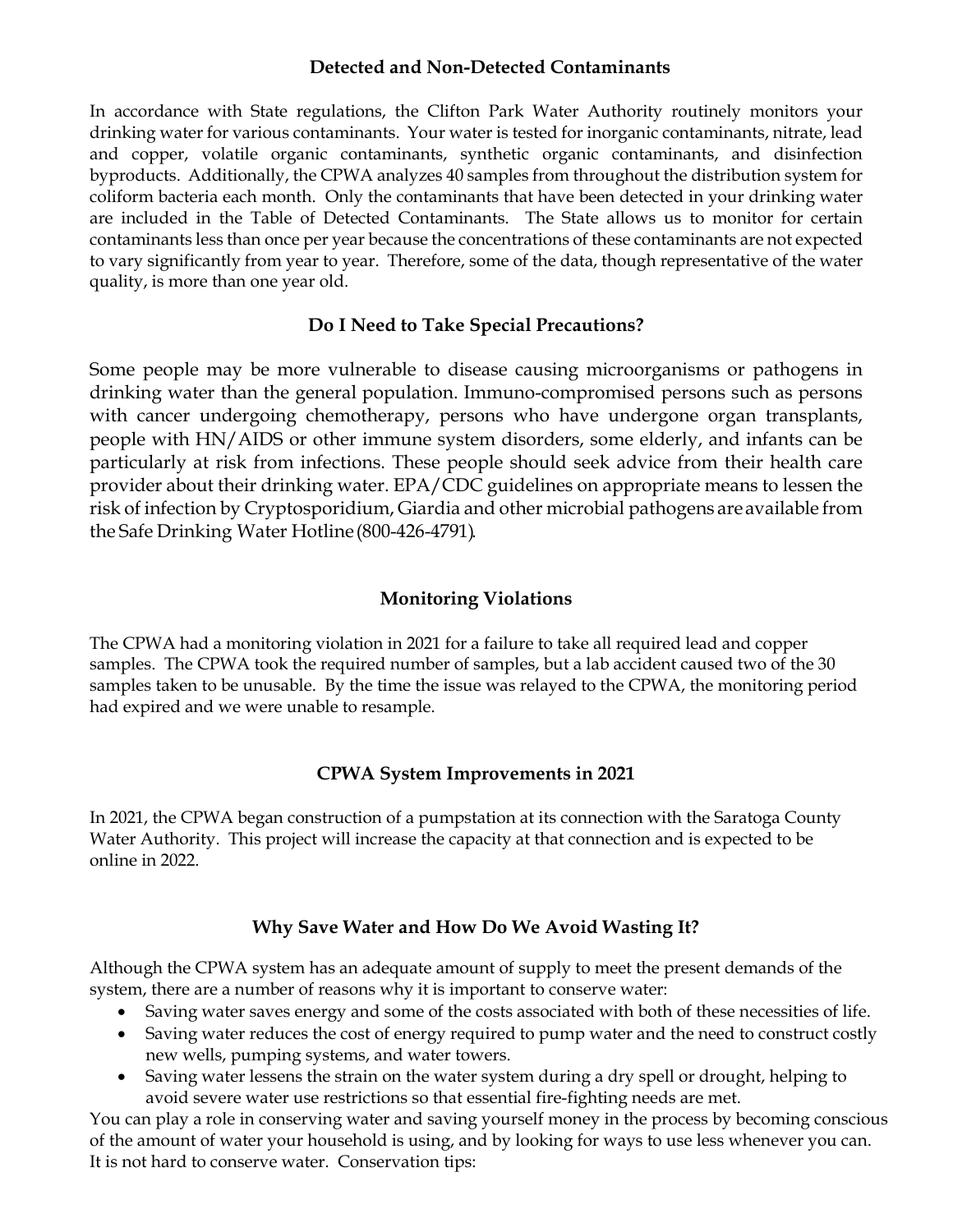- Use low flow shower heads and faucets
- Repair all leaks in your plumbing system
- Water your lawn sparingly early morning or late evening
- Do only full loads of wash and dishes
- Wash your car with a bucket and hose with a nozzle
- Don't cut the lawn too short; longer grass saves water

## **Definitions**

The following definitions apply to the tables on the following pages for the Clifton Park Water Authority and Saratoga County Water Authority systems:

**Maximum Contaminant Level (MCL):** The highest level of a contaminant that is allowed in drinking water. MCLs are set as close to the MCLGs as feasible.

**Maximum Contaminant Level Goal (MCLG):** The level of a contaminant in drinking water below which there is no known or expected risk to health. MCLGs allow for a margin of safety.

**Maximum Residual Disinfectant Level (MRDL):** The highest level of a disinfectant allowed in drinking water. There is convincing evidence that the addition of a disinfectant is necessary for the control of microbial contaminants.

**Maximum Residual Disinfectant Level Goal (MRDLG):** The level of a drinking water disinfectant below which there is no known or expected risk to health. MRDLGs do not reflect the benefits of the use of disinfectants to control microbial contamination.

**Action Level (AL):** The concentration of a contaminant which, if exceeded, triggers treatment or other requirements which a water system must follow.

**Treatment Technique (TT):** A required process intended to reduce the level of a contaminant in drinking water.

**Milligrams Per Liter (mg/l):** Corresponds to one part of liquid in one million parts of liquid (parts per million – ppm).

**Micrograms Per Liter (ug/l):** Corresponds to one part of liquid in one billion parts of liquid (parts per billion – ppb).

**Picocuries Per Liter (pCi/l):** Measure of radioactivity in water (curie) – pico corresponds to one part of liquid in one trillion parts of liquid.

**Distribution System Maximum Residence Time (DSMRT):** A location within the water distribution system that represents the point at which water from a particular source has resided in the water system for the longest duration.

**Water Treatment Plant (WTP):** Any facility at which water is taken directly from the source, treated and pumped into the system.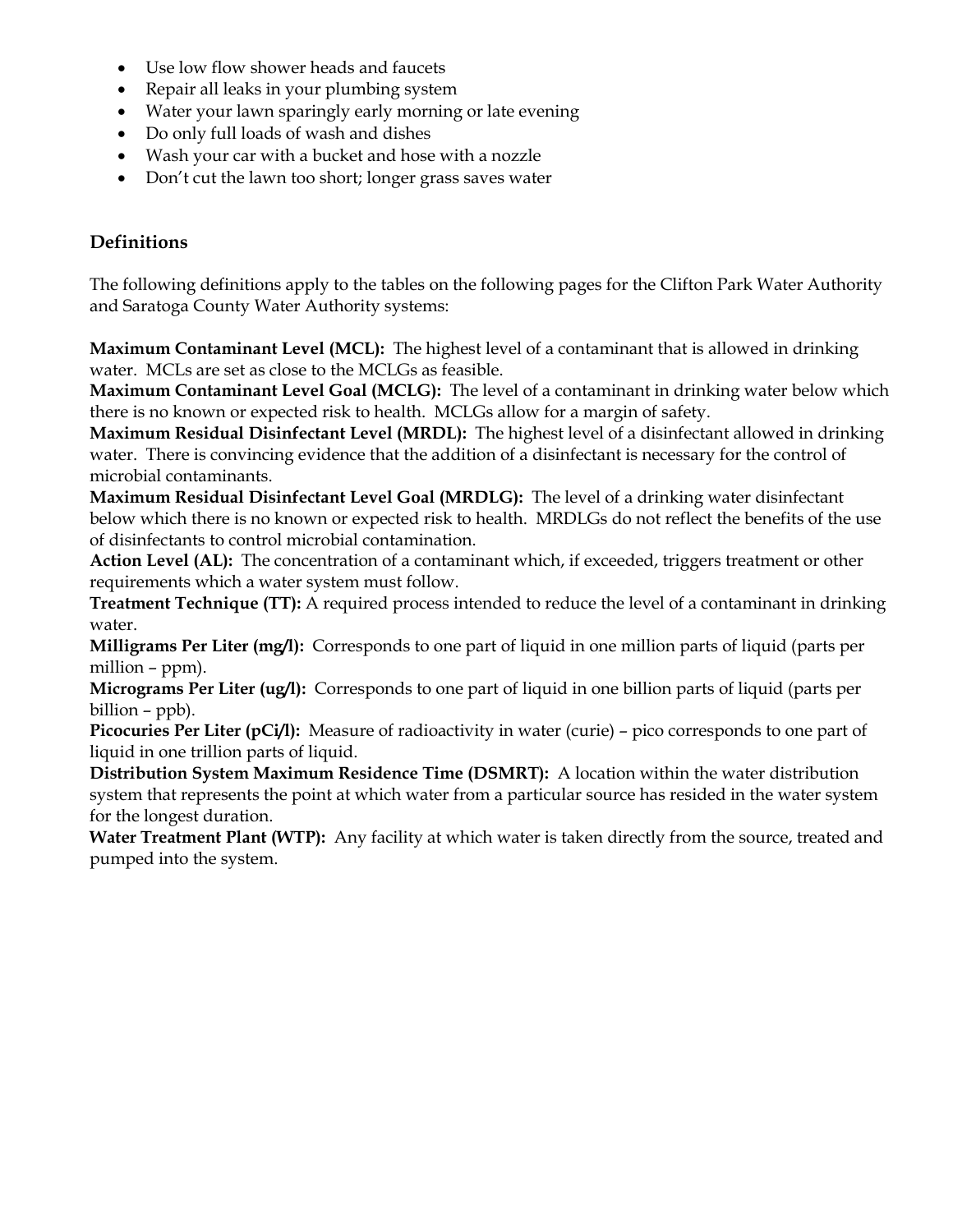#### **Clifton Park Water Authority Water System Table of Detected Contaminants**

| <b>Microbiological Contaminants</b> |             |           |                                   |     |      |                          |           |                                       |  |  |
|-------------------------------------|-------------|-----------|-----------------------------------|-----|------|--------------------------|-----------|---------------------------------------|--|--|
| Contaminant                         | Sample Date | Violation | MCL, (AL) or MCLG Units<br>((TT)) |     |      | <b>Contaminant Level</b> |           | <b>Likely Source of Contamination</b> |  |  |
| <b>Total Organic Carbon</b>         | Monthly     | No        | N/A                               | N/A | mg/l | Range: 2.4 - 3.6         | Avg: 2.85 | Naturally present in the environment. |  |  |

| <b>Inorganic Contaminants</b>            |         |           |                |                |      |         |                                                                                                           |  |  |
|------------------------------------------|---------|-----------|----------------|----------------|------|---------|-----------------------------------------------------------------------------------------------------------|--|--|
| <b>Berryfarm Well</b>                    |         |           |                |                |      |         |                                                                                                           |  |  |
| Arsenic                                  | 6/15/20 | No        | 10             | 0              | ug/l | 0.3     | Erosion of natural deposits; runoff from orchards; runoff from glass and<br>electronics production wastes |  |  |
| Nitrate                                  | 6/30/21 | No        | 10             | 10             | mg/l | 0.16    | Erosion of natural deposits; Runoff from fertilizer use; Leaching from<br>septic tanks, sewage.           |  |  |
| Barium                                   | 6/15/20 | No        | $\overline{2}$ | $\overline{2}$ | mg/l | 0.129   | Erosion of natural deposits; discharge of drilling wastes; discharge from<br>metal refineries             |  |  |
| Sodium                                   | 6/30/21 | No        | N/A            | N/A            | mg/l | 88      | Erosion of natural deposits; road salt; water softeners; animal waste                                     |  |  |
| Zinc                                     | 6/30/21 | No        | 5              | N/A            | mg/l | 0.025   | Erosion of natural deposits; mining waste                                                                 |  |  |
| Sulfate                                  | 6/30/21 | No        | 250            | N/A            | mg/l | 31      | Erosion of natural deposits                                                                               |  |  |
| Chloride                                 | 6/30/21 | No        | 250            | N/A            | mg/l | 200     | Erosion of natural deposits; road salt                                                                    |  |  |
| <b>Nickel</b>                            | 6/15/20 | <b>No</b> | N/A            | N/A            | ug/l | 5.4     | Erosion of natural deposits                                                                               |  |  |
| Fluoride                                 | 6/15/20 | No        | 2.2            | N/A            | mg/l | 0.0767  | Erosion of natural deposits; discharge from fertilizer; water additive that<br>promotes strong teeth      |  |  |
| Chromium                                 | 6/15/20 | No        | 100            | 100            | ug/l | 0.7     | Erosion of natural deposits; discharge from steel and pulp mills                                          |  |  |
| Iron                                     | 6/30/21 | No        | 300            | N/A            | ug/l | 190     | Erosion of natural deposits                                                                               |  |  |
| Manganese                                | 6/30/21 | <b>No</b> | 300            | N/A            | ug/l | 77      | Erosion of natural deposits; landfill contamination                                                       |  |  |
| <b>Plank Road Well</b>                   |         |           |                |                |      |         |                                                                                                           |  |  |
| Barium                                   | 6/30/21 | No        | $\overline{2}$ | $\overline{2}$ | mg/l | 0.31    | Erosion of natural deposits; discharge of drilling wastes; discharge from<br>metal refineries             |  |  |
| Zinc                                     | 6/9/20  | No        | 5              | N/A            | mg/l | 0.00664 | Erosion of natural deposits; mining waste                                                                 |  |  |
| Manganese                                | 6/9/20  | No        | 300            | N/A            | ug/l | 18.5    | Erosion of natural deposits; landfill contamination                                                       |  |  |
| Sodium                                   | 6/9/20  | No        | N/A            | N/A            | mg/l | 42.5    | Erosion of natural deposits; road salt; water softeners; animal waste                                     |  |  |
| Nitrate                                  | 6/30/21 | No        | 10             | 10             | mg/  | 0.041   | Erosion of natural deposits; Runoff from fertilizer use; Leaching from<br>septic tanks, sewage.           |  |  |
| Chloride                                 | 6/9/20  | <b>No</b> | 250            | N/A            | mg/l | 35.2    | Erosion of natural deposits; road salt                                                                    |  |  |
| Vischer Ferry Preserve Wells (Raw Water) |         |           |                |                |      |         |                                                                                                           |  |  |
| Manganese                                | 6/29/21 | <b>No</b> | 300            | N/A            | ug/l | 2800    | Erosion of natural deposits; landfill contamination                                                       |  |  |
| Sodium                                   | 6/29/21 | No        | N/A            | N/A            | mg/l | 18      | Erosion of natural deposits; road salt; water softeners; animal waste                                     |  |  |
| Nickel                                   | 6/29/21 | No        | N/A            | N/A            | ug/l | 2.5     | Erosion of natural deposits                                                                               |  |  |
| Barium                                   | 6/29/21 | No        | $\overline{2}$ | $\overline{2}$ | mg/l | 0.026   | Erosion of natural deposits; discharge of drilling wastes; discharge from<br>metal refineries             |  |  |
| Sulfate                                  | 6/29/21 | <b>No</b> | 250            | N/A            | mg/l | 15.1    | Erosion of natural deposits                                                                               |  |  |
| Chloride                                 | 6/29/21 | No        | 250            | N/A            | mg/l | 40.3    | Erosion of natural deposits; road salt                                                                    |  |  |
| Nitrate                                  | 6/29/21 | No        | 10             | 10             | mg/l | 0.058   | Erosion of natural deposits; Runoff from fertilizer use; Leaching from<br>septic tanks, sewage.           |  |  |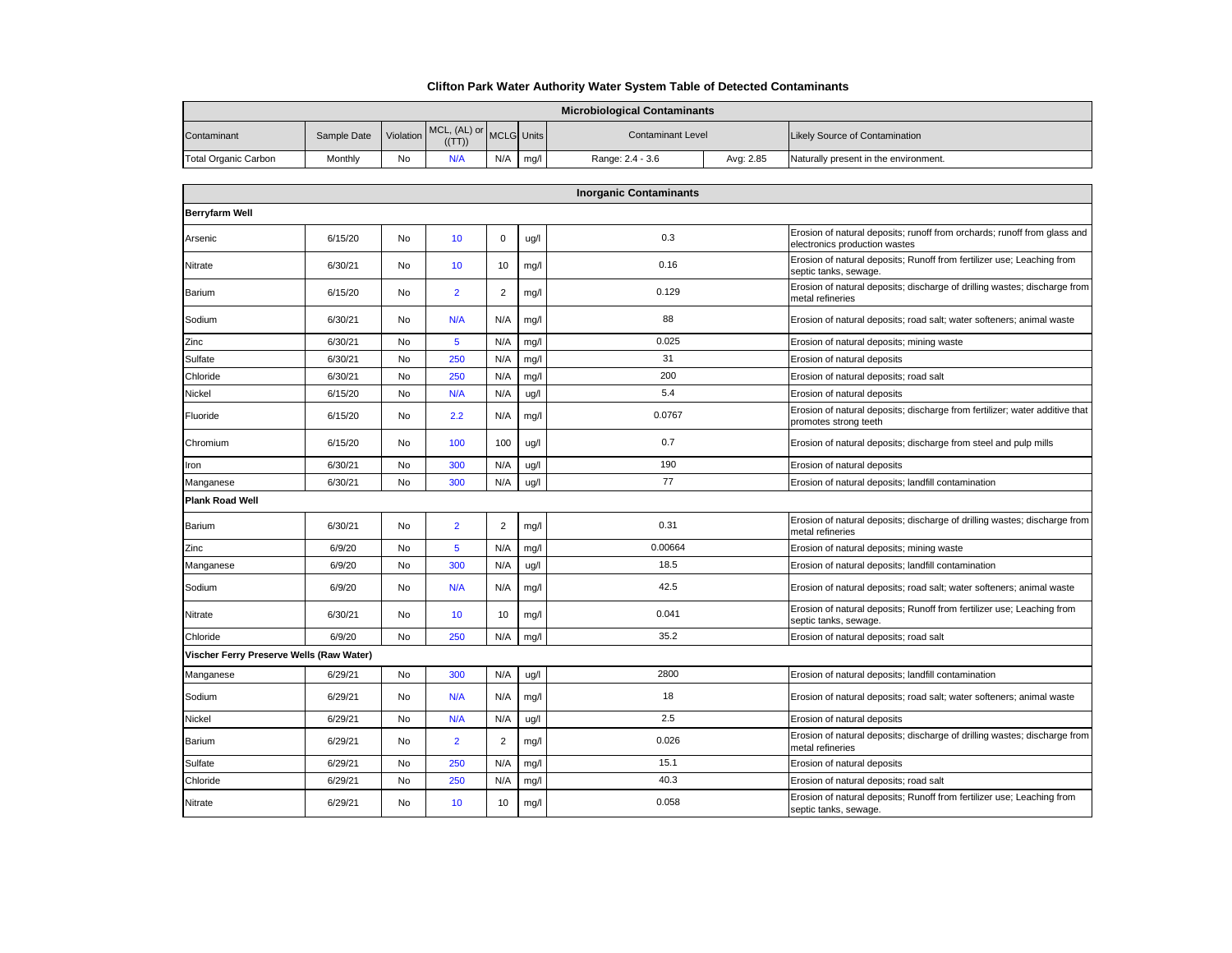| <b>Inorganic Contaminants</b>                      |             |                  |                                      |                |      |                          |                                                                                                           |  |  |  |
|----------------------------------------------------|-------------|------------------|--------------------------------------|----------------|------|--------------------------|-----------------------------------------------------------------------------------------------------------|--|--|--|
| Contaminant                                        | Sample Date |                  | Violation   MCL (or AL)   MCLG Units |                |      | <b>Contaminant Level</b> | Likely Source of Contamination                                                                            |  |  |  |
| <b>Boyack Wells (Raw Water)</b>                    |             |                  |                                      |                |      |                          |                                                                                                           |  |  |  |
| Nitrate                                            | 6/29/21     | No               | 10 <sup>10</sup>                     | 10             | mg/l | 0.13                     | Erosion of natural deposits; Runoff from fertilizer use; Leaching from<br>septic tanks, sewage.           |  |  |  |
| Iron                                               | 6/29/21     | <b>No</b>        | 300                                  | N/A            | ug/l | 1100                     | Erosion of natural deposits                                                                               |  |  |  |
| Manganese                                          | 6/29/21     | No               | 300                                  | N/A            | ug/l | 400                      | Erosion of natural deposits; landfill contamination                                                       |  |  |  |
| Barium                                             | 6/29/21     | No               | $\overline{2}$                       | $\overline{2}$ | mg/l | 0.059                    | Erosion of natural deposits; discharge of drilling wastes; discharge from<br>metal refineries             |  |  |  |
| Nickel                                             | 6/29/21     | No               | N/A                                  | N/A            | ug/l | 2.4                      | Erosion of natural deposits                                                                               |  |  |  |
| Sodium                                             | 6/29/21     | No               | N/A                                  | N/A            | mg/l | 60                       | Erosion of natural deposits; road salt; water softeners; animal waste                                     |  |  |  |
| Boyack Road Water Treatment Plant (Finished Water) |             |                  |                                      |                |      |                          |                                                                                                           |  |  |  |
| Barium                                             | 6/18/18     | No               | $\overline{2}$                       | $\sqrt{2}$     | mg/l | 0.069                    | Erosion of natural deposits; discharge of drilling wastes; discharge from<br>metal refineries             |  |  |  |
| Fluoride                                           | 6/18/18     | No               | 2.2                                  | N/A            | mg/l | 0.0845                   | Erosion of natural deposits; discharge from fertilizer; water additive that<br>promotes strong teeth      |  |  |  |
| Sodium                                             | 6/29/21     | No               | N/A                                  | N/A            | mg/l | 35                       | Erosion of natural deposits; road salt; water softeners; animal waste                                     |  |  |  |
| Nickel                                             | 6/18/18     | No               | N/A                                  | N/A            | ug/l | 6.3                      | Erosion of natural deposits                                                                               |  |  |  |
| Selenium                                           | 6/18/18     | No               | 50                                   | 50             | ug/l | 1.7                      | Erosion of natural deposits; discharge from petroleum and metal<br>refineries; discharge from mines       |  |  |  |
| Arsenic                                            | 6/18/18     | No               | 10                                   | 0              | ug/l | 0.8                      | Erosion of natural deposits; runoff from orchards; runoff from glass and<br>electronics production wastes |  |  |  |
| Chromium                                           | 6/18/18     | No               | 100                                  | 100            | ug/l | 9.7                      | Erosion of natural deposits; discharge from steel and pulp mills                                          |  |  |  |
| Sulfate                                            | 6/29/21     | <b>No</b>        | 250                                  | N/A            | mg/l | 51.8                     | Erosion of natural deposits                                                                               |  |  |  |
| Chloride                                           | 6/29/21     | No               | 250                                  | N/A            | mg/l | 76                       | Erosion of natural deposits; road salt                                                                    |  |  |  |
| Nitrate                                            | 6/11/19     | No               | 10                                   | 10             | mg/l | 0.285                    | Erosion of natural deposits; Runoff from fertilizer use; Leaching from<br>septic tanks, sewage.           |  |  |  |
| Kinns Road Well                                    |             |                  |                                      |                |      |                          |                                                                                                           |  |  |  |
| Barium                                             | 6/30/21     | No               | $\overline{2}$                       | $\overline{2}$ | mg/l | 0.46                     | Erosion of natural deposits; discharge of drilling wastes; discharge from<br>metal refineries             |  |  |  |
| Zinc                                               | 6/30/21     | No               | 5                                    | N/A            | mg/l | 0.054                    | Erosion of natural deposits; mining waste                                                                 |  |  |  |
| Manganese                                          | 6/30/21     | No               | 300                                  | N/A            | ug/l | 0.021                    | Erosion of natural deposits; landfill contamination                                                       |  |  |  |
| Iron                                               | 6/30/21     | Yes <sup>1</sup> | 300                                  | N/A            | ug/l | 630                      | Erosion of natural deposits                                                                               |  |  |  |
| Sodium                                             | 6/30/21     | No               | N/A                                  | N/A            | mg/  | 44                       | Erosion of natural deposits; road salt; water softeners; animal waste                                     |  |  |  |
| Chloride                                           | 6/30/21     | No               | 250                                  | N/A            | mg/l | 35                       | Erosion of natural deposits; road salt                                                                    |  |  |  |
| Nitrate                                            | 6/30/21     | No               | 10                                   | 10             | mg/l | 0.054                    | Erosion of natural deposits; Runoff from fertilizer use; Leaching from<br>septic tanks, sewage.           |  |  |  |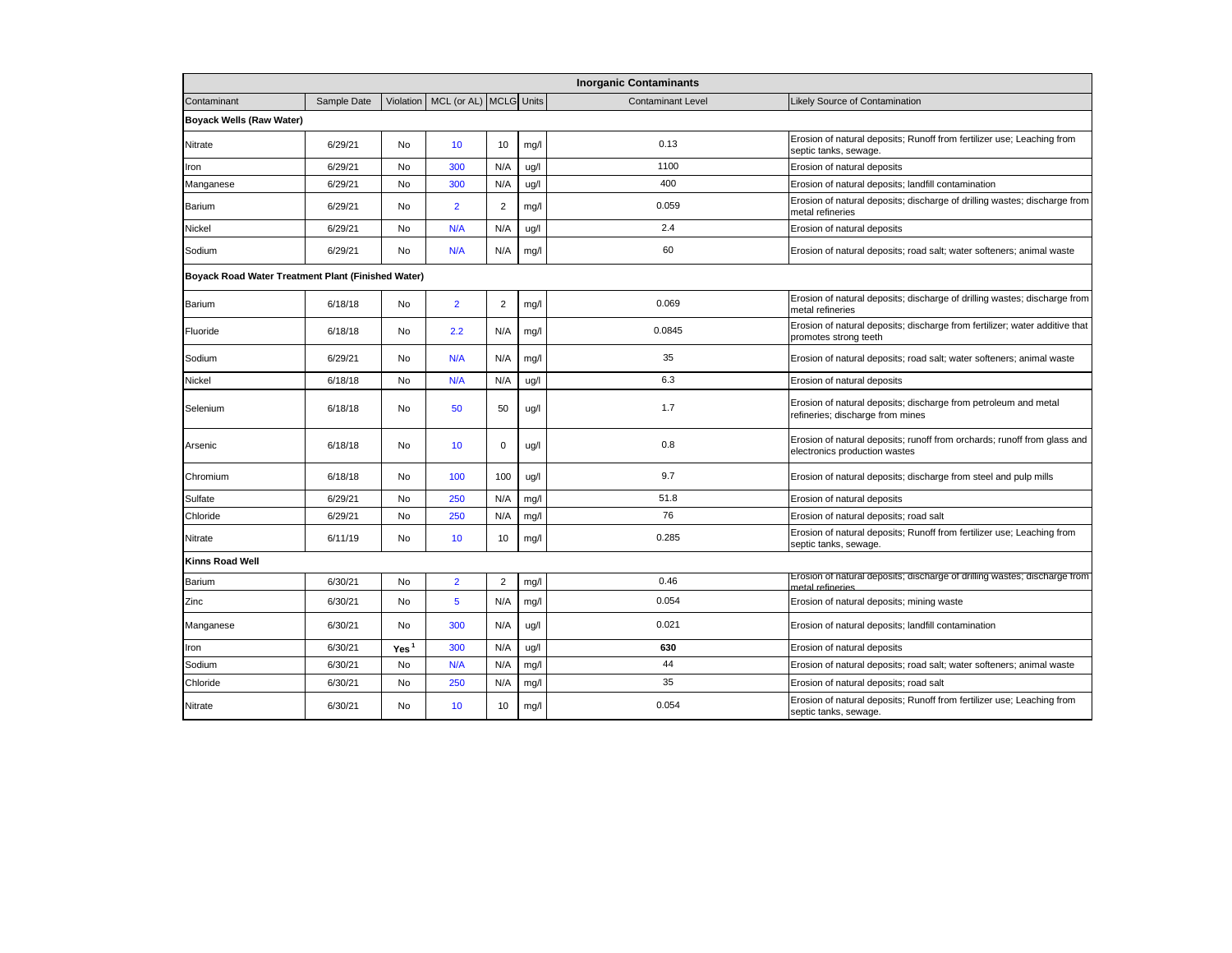| <b>Inorganic Contaminants</b>    |             |                  |                                        |             |       |                          |                              |                                                                                                 |  |  |
|----------------------------------|-------------|------------------|----------------------------------------|-------------|-------|--------------------------|------------------------------|-------------------------------------------------------------------------------------------------|--|--|
| Contaminant                      | Sample Date |                  | Violation   MCL (or AL)   MCLG   Units |             |       | <b>Contaminant Level</b> |                              | Likely Source of Contamination                                                                  |  |  |
| <b>Oakwood Blvd Well</b>         |             |                  |                                        |             |       |                          |                              |                                                                                                 |  |  |
| Barium                           | 6/29/21     | No               | $\overline{2}$                         | 2           | mg/l  | 0.088                    |                              | Erosion of natural deposits; discharge of drilling wastes; discharge from<br>metal refineries   |  |  |
| Nickel                           | 6/29/21     | <b>No</b>        | N/A                                    | N/A         | ug/l  | 1.2                      |                              | Erosion of natural deposits                                                                     |  |  |
| Zinc                             | 6/9/20      | <b>No</b>        | 5                                      | N/A         | mg/l  | 0.0125                   |                              | Erosion of natural deposits; mining waste                                                       |  |  |
| Iron                             | 6/9/20      | Yes <sup>1</sup> | 300                                    | N/A         | ug/l  | 490                      |                              | Erosion of natural deposits                                                                     |  |  |
| Manganese                        | 6/9/20      | No               | 300                                    | N/A         | ug/l  | 88.8                     |                              | Erosion of natural deposits; landfill contamination                                             |  |  |
| Sodium                           | 6/9/20      | No               | N/A                                    | N/A         | mg/l  | 38.4                     |                              | Erosion of natural deposits; road salt; water softeners; animal waste                           |  |  |
| Sulfate                          | 6/29/21     | No               | 250                                    | N/A         | mg/l  | 62.2                     |                              | Erosion of natural deposits                                                                     |  |  |
| Chloride                         | 6/29/21     | No               | 250                                    | N/A         | mg/l  | 106                      |                              | Erosion of natural deposits; road salt                                                          |  |  |
| Nitrate                          | 6/29/21     | No               | 10                                     | 10          | mg/l  | 0.092                    |                              | Erosion of natural deposits; Runoff from fertilizer use; Leaching from<br>septic tanks, sewage. |  |  |
| <b>Radiological Contaminants</b> |             |                  |                                        |             |       |                          |                              |                                                                                                 |  |  |
| <b>Berryfarm Well</b>            |             |                  |                                        |             |       |                          |                              |                                                                                                 |  |  |
| Radium 226 & 228                 | 9/6/17      | No               | $5\phantom{1}$                         | 0           | pCI/L | 1.49                     |                              | Erosion of natural deposits                                                                     |  |  |
| Oakwood Blvd Well                |             |                  |                                        |             |       |                          |                              |                                                                                                 |  |  |
| Radium 226 & 228                 | 6/27/17     | No               | $\overline{5}$                         | 0           | pCI/L | 2.48                     |                              | Erosion of natural deposits                                                                     |  |  |
| <b>Plank Road Well</b>           |             |                  |                                        |             |       |                          |                              |                                                                                                 |  |  |
| Radium 226 & 228                 | 6/9/20      | No               | $5\phantom{1}$                         | $\mathbf 0$ | pCI/L | 1.121                    |                              | Erosion of natural deposits                                                                     |  |  |
| Boyack Wells (Raw Water)         |             |                  |                                        |             |       |                          |                              |                                                                                                 |  |  |
| Radium 226 & 228                 | 6/9/20      | <b>No</b>        | $\overline{5}$                         | $\mathbf 0$ | pCI/L | 1.887                    |                              | Erosion of natural deposits                                                                     |  |  |
| Vischer Ferry Wells (Raw Water)  |             |                  |                                        |             |       |                          |                              |                                                                                                 |  |  |
| Radium 226 & 228                 | 6/9/20      | No               | $5\phantom{1}$                         | $\mathsf 0$ | pCI/L | 0.578                    |                              | Erosion of natural deposits                                                                     |  |  |
| Kinns Road Well                  |             |                  |                                        |             |       |                          |                              |                                                                                                 |  |  |
| Radium 226 & 228                 | 6/9/20      | <b>No</b>        | $\overline{5}$                         | $\Omega$    | pCl/L | 0.415                    |                              | Erosion of natural deposits                                                                     |  |  |
|                                  |             |                  |                                        |             |       | <b>Lead and Copper</b>   |                              |                                                                                                 |  |  |
| <b>Distribution System</b>       |             |                  |                                        |             |       | Range of Detected Levels | 90th Percentile <sup>2</sup> |                                                                                                 |  |  |
| Lead                             | June 2021   | No               | (15)                                   | $\mathbf 0$ | ug/l  | <b>ND-7.2</b>            | 1.2                          | Corrosion of household plumbing systems; Erosion of natural deposits                            |  |  |
| Copper                           | June 2021   | No               | (1.3)                                  | 1.3         | mg/l  | ND-1.14                  | 0.91                         | Corrosion of galvanized pipes; Erosion of natural deposits                                      |  |  |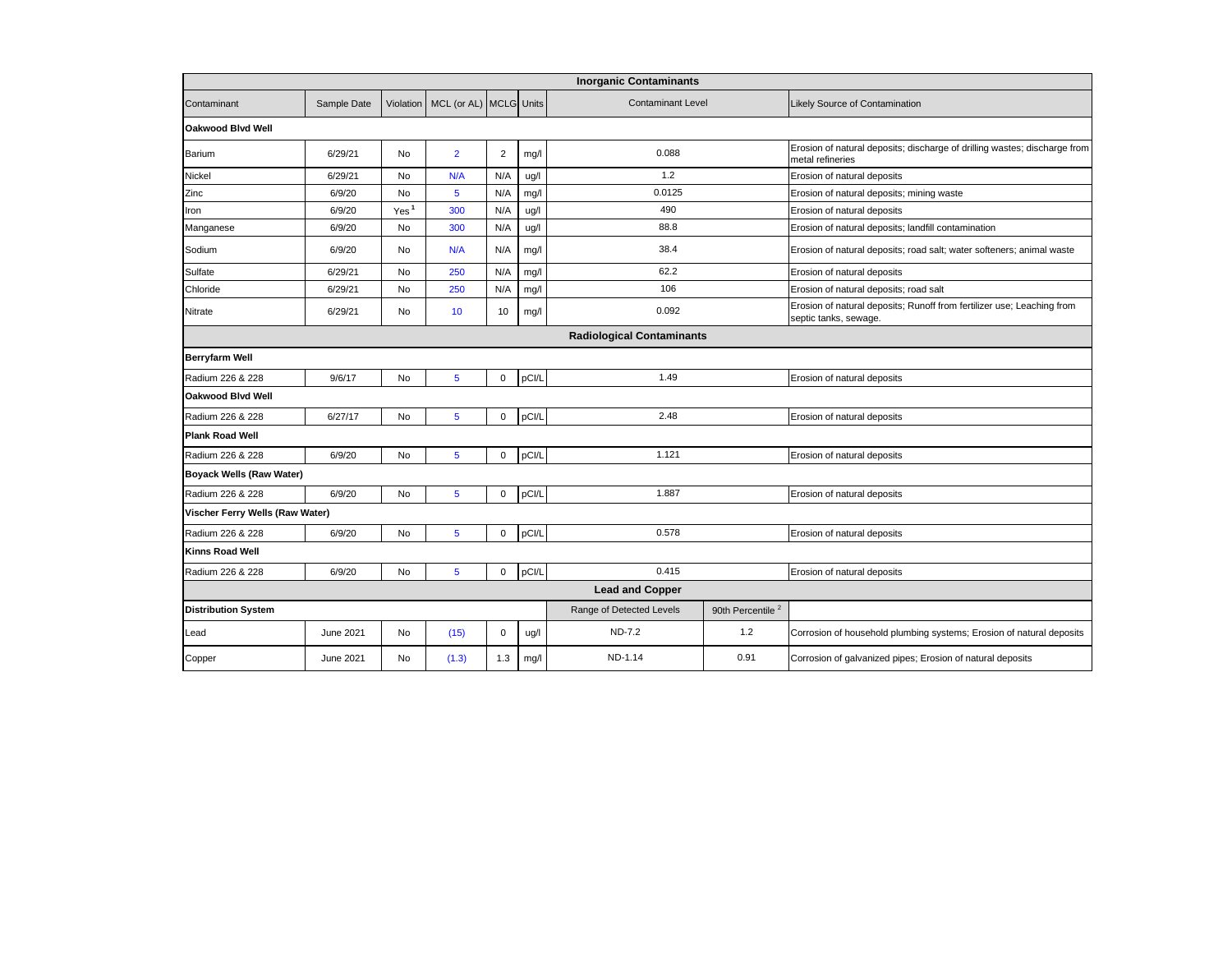|                                       |             |           |                        |     |      | <b>Disinfection Byproducts</b> |                |                                                                                                 |  |  |  |
|---------------------------------------|-------------|-----------|------------------------|-----|------|--------------------------------|----------------|-------------------------------------------------------------------------------------------------|--|--|--|
| Contaminant                           | Sample Date | Violation | MCL (or AL) MCLG Units |     |      | Range of Detected Levels       | Annual Average | Likely Source of Contamination                                                                  |  |  |  |
| <b>Total Trihalomethanes</b>          |             |           |                        |     |      |                                |                |                                                                                                 |  |  |  |
| State Farm - Malta                    | See Note 3  | No        | 80                     | N/A | ug/l | Range: 39.0 - 79.0             | Avg: 66.0      | By-Products of drinking water chlorination.                                                     |  |  |  |
| <b>Blue Spruce Water Tank</b>         | See Note 3  | No        | 80                     | N/A | ug/l | Range: 20.0 - 44.0             | Avg: 37.5      | By-Products of drinking water chlorination.                                                     |  |  |  |
| Knolltop Water Tank                   | See Note 3  | No        | 80                     | N/A | ug/l | Range: 11.0 - 48.0             | Avg: 37.5      | By-Products of drinking water chlorination.                                                     |  |  |  |
| Grooms Tavern                         | See Note 3  | No        | 80                     | N/A | ug/l | Range: 22.0 - 44.0             | Avg: 33.8      | By-Products of drinking water chlorination.                                                     |  |  |  |
| <b>Haloacetic Acids</b>               |             |           |                        |     |      |                                |                |                                                                                                 |  |  |  |
| State Farm - Malta                    | See Note 3  | No        | 60                     | N/A | ug/l | Range: 22.5 - 49.5             | Avg: 32.9      | By-Products of drinking water chlorination.                                                     |  |  |  |
| <b>Blue Spruce Water Tank</b>         | See Note 3  | No        | 60                     | N/A | ug/l | Range: 25.4 - 94.0             | Avg: 49.3      | By-Products of drinking water chlorination.                                                     |  |  |  |
| Knolltop Water Tank                   | See Note 3  | <b>No</b> | 60                     | N/A | ug/l | Range: 7.1 - 41.0              | Avg: 21.2      | By-Products of drinking water chlorination.                                                     |  |  |  |
| Grooms Tavern                         | See Note 3  | <b>No</b> | 60                     | N/A | ug/l | Range: 6.8 - 13.9              | Avg: 10.2      | By-Products of drinking water chlorination.                                                     |  |  |  |
| <b>Synthetic Organic Contaminants</b> |             |           |                        |     |      |                                |                |                                                                                                 |  |  |  |
| <b>Kinns Road Well</b>                |             |           |                        |     |      |                                |                |                                                                                                 |  |  |  |
| bis(2-ethylhexyl)phthalate            | 6/30/21     | <b>No</b> | 6                      | 0   | ug/l | 1.1                            |                | Released into the environment from widespread use in commercial and<br>industrial applications. |  |  |  |
| Vischer Ferry Wells (Raw Water)       |             |           |                        |     |      |                                |                |                                                                                                 |  |  |  |
| Perfluorobutanesulfonic Acid          | See Note 4  | No        | N/A                    | N/A | ng/l | Range: 0.839 - 1.12            | Avg: 0.98      | Released into the environment from widespread use in commercial and<br>industrial applications. |  |  |  |
| Perfluorohexanesulfonic Acid          | See Note 4  | No        | N/A                    | N/A | ng/l | Range: 0.948 - 1.15            | Avg: 1.05      | Released into the environment from widespread use in commercial and<br>industrial applications. |  |  |  |
| Perfluorohexanoic Acid (PFH           | See Note 4  | No        | N/A                    | N/A | ng/l | Range: ND - 0.401              | Avg: 0.201     | Released into the environment from widespread use in commercial and<br>industrial applications. |  |  |  |
| Perfluorooctanoic Acid (PFO           | See Note 4  | No        | 10                     | N/A | ng/l | Range: ND - 0.830              | Avg: 0.277     | Released into the environment from widespread use in commercial and<br>industrial applications. |  |  |  |
| Perfluorooctane sulfonic acid         | See Note 4  | <b>No</b> | 10                     | N/A | ng/l | Range: 2.58 - 4.15             | Avg: 3.24      | Released into the environment from widespread use in commercial and<br>industrial applications. |  |  |  |

**<sup>1</sup> During 2020, the CPWA exceeded the MCL for iron at the Oakwood well. In 2021, the CPWA exceeded the MCL for iron at the Kinns Road well. We are required to present the following information. Iron is essential for maintaining good health. However, too much iron can cause adverse health effects. Drinking water with very large amounts of iron can cause nausea, vomiting, diarrhea, constipation and stomach pain. These effects usually diminish once the elevated iron exposure is stopped. A small number of people have a condition called hemochromatosis, in which the body absorbs and stores too much iron. People with hemochromatosis may be at greater risk for health effects resulting from too much iron in the body (sometimes called "iron overload") and should be aware of their overall iron intake. The New York State standard for iron in drinking water is 0.3 milligrams per liter and is based on iron's effects on the taste, odor and color of the water.**

<sup>2</sup> The CPWA took 28 lead and copper samples in 2021. A percentile is a value on a scale of 100 that indicates the percent of a distribution that is equal to or below it. The 90th **percentile is equal to or greater than 90% of the of values detected at your water system. If present, elevated levels of lead can cause serious health problems, especially for**  pregnant women, infants, and young children. It is possible that lead levels at your home may be higher than at other homes in the community as a result of materials used in **your home's plumbing. The Clifton Park Water Authority is responsible for providing high quality drinking water, but cannot control the variety of materials used in plumbing components. When your water has been sitting for several hours, you can minimize the potential for lead exposure by flushing your tap for 30 seconds to 2 minutes before using**  water for drinking or cooking. If you are concerned about lead in your water, you may wish to have your water tested. Information on lead in drinking water, testing methods, and **steps you can take to minimize exposure is available from the Safe Drinking Water Hotline (1-800-426-4791) or at http://www.epa.gov/safewater/lead.**

**3 Sampling for disinfection byproducts was conducted quarterly by the CPWA on 2/10/21, 5/11/21, 8/12/21 and 11/16/21 at four locations in the water system. 2021 sample results are shown for each location as a range of results as well as the highest quarterly locational running annual average (LRAA).** 

**4 Sampling for Perfluorinated Alkyl Acids was done on 1/20/21, 4/20/21 and 10/27/21.**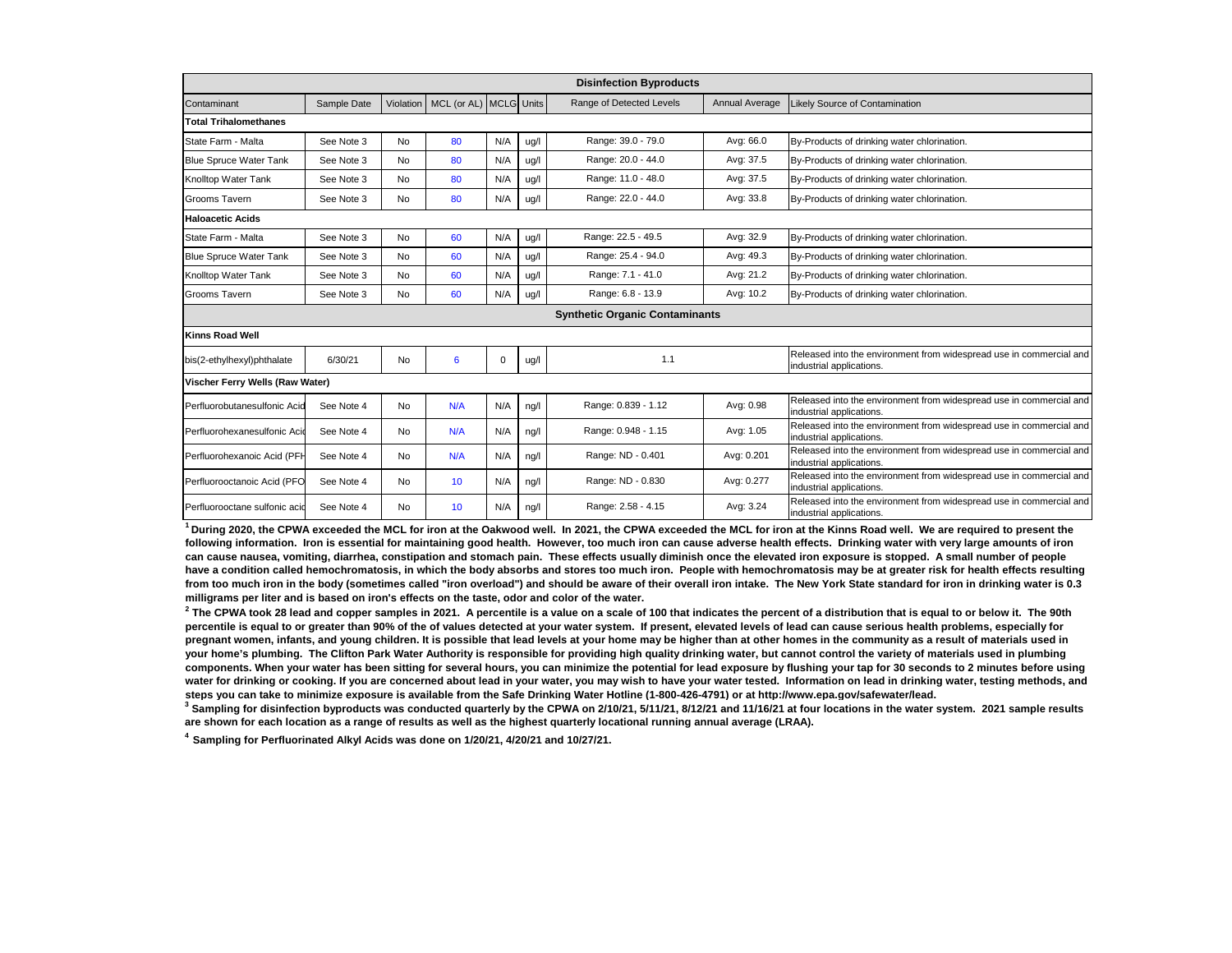Every five years, the USEPA directs water suppliers to analyze samples for suspected drinking water contaminants that do not have health-based standards under the Safe Drinking Water Act. This information is used as a tool to determine if a contaminant should or should not be regulated in the future. In 2018 and 2019, the Clifton Park Water Authority monitored for 30 currently unregulated contaminants. The chart below shows those contaminants that were detected in 2019.

#### **2019 UCMR4 Data**

| <b>Disinfection Byproducts Group</b>                  |                              |              |                |         |  |  |  |  |  |  |
|-------------------------------------------------------|------------------------------|--------------|----------------|---------|--|--|--|--|--|--|
| Contaminant                                           | Sample Date                  | <b>Units</b> | Range          | Average |  |  |  |  |  |  |
| <b>Boyack Road WTP Raw Water</b>                      |                              |              |                |         |  |  |  |  |  |  |
| <b>Bromide</b>                                        | 3/5/19, 6/10/19              | ug/l         | $38 - 41.1$    | 39.6    |  |  |  |  |  |  |
| <b>Total Organic Carbon</b>                           | 3/5/19, 6/10/20              | mg/l         | $1.6 - 1.61$   | 1.61    |  |  |  |  |  |  |
| <b>State Farm Distribution System Sample Point</b>    |                              |              |                |         |  |  |  |  |  |  |
| Bromochloroacetic Acid                                | 3/14/19, 6/10/19 and 9/12/19 | ug/l         | $0.553 - 0.75$ | 0.63    |  |  |  |  |  |  |
| Bromodichloroacetic Acid                              | 3/14/19, 6/10/19 and 9/12/20 | ug/l         | $0.62 - 1.13$  | 0.84    |  |  |  |  |  |  |
| Dichloroacetic Acid                                   | 3/14/19, 6/10/19 and 9/12/21 | ug/l         | $8.01 - 14.5$  | 10.27   |  |  |  |  |  |  |
| <b>Trichloroacetic Acid</b>                           | 3/14/19, 6/10/19 and 9/12/22 | ug/l         | $16.5 - 24.3$  | 21.5    |  |  |  |  |  |  |
| <b>Blue Spruce Distribution System Sample Point</b>   |                              |              |                |         |  |  |  |  |  |  |
| Bromochloroacetic Acid                                | 3/14/19, 6/10/19 and 9/12/19 | ug/l         | $0.64 - 1.90$  | 1.17    |  |  |  |  |  |  |
| Bromodichloroacetic Acid                              | 3/14/19, 6/10/19 and 9/12/20 | ug/l         | $0.78 - 1.87$  | 1.22    |  |  |  |  |  |  |
| Chlorodibromoacetic Acid                              | 0.511<br>3/14/2019<br>ug/l   |              |                |         |  |  |  |  |  |  |
| Dibromoacetic Acid                                    | 0.468<br>3/14/2019<br>ug/l   |              |                |         |  |  |  |  |  |  |
| Dichloroacetic Acid                                   | 3/14/19, 6/10/19 and 9/12/21 | ug/l         | $7.29 - 20.4$  | 12.03   |  |  |  |  |  |  |
| <b>Trichloroacetic Acid</b>                           | 3/14/19, 6/10/19 and 9/12/22 | ug/l         | $12.0 - 29.5$  | 21.9    |  |  |  |  |  |  |
| Knolltop Distribution System Sample Point             |                              |              |                |         |  |  |  |  |  |  |
| Bromochloroacetic Acid                                | 3/14/19, 6/10/19 and 9/12/19 | ug/l         | $1.0 - 1.35$   | 1.15    |  |  |  |  |  |  |
| Bromodichloroacetic Acid                              | 3/14/19, 6/10/19 and 9/12/20 | ug/l         | $0.72 - 1.07$  | 0.9     |  |  |  |  |  |  |
| Chlorodibromoacetic Acid                              | 3/14/2019                    | ug/l         |                | 0.948   |  |  |  |  |  |  |
| Dibromoacetic Acid                                    | 3/14/2019                    | ug/l         |                | 0.96    |  |  |  |  |  |  |
| Monochloroacetic Acid                                 | 6/10/2019                    | ug/l         |                | 2.1     |  |  |  |  |  |  |
| Dichloroacetic Acid                                   | 3/14/19, 6/10/19 and 9/12/21 | ug/l         | $1.67 - 26.0$  | 13.29   |  |  |  |  |  |  |
| <b>Trichloroacetic Acid</b>                           | 3/14/19, 6/10/19 and 9/12/22 | ug/l         | $1.95 - 36.7$  | 19.7    |  |  |  |  |  |  |
| <b>Grooms Tavern Distribution System Sample Point</b> |                              |              |                |         |  |  |  |  |  |  |
| Dichloroacetic Acid                                   | 6/10/2019                    | ug/l         |                | 1.5     |  |  |  |  |  |  |
| Trichloroacetic Acid                                  | 6/10/2019                    | ug/l         | $\overline{7}$ |         |  |  |  |  |  |  |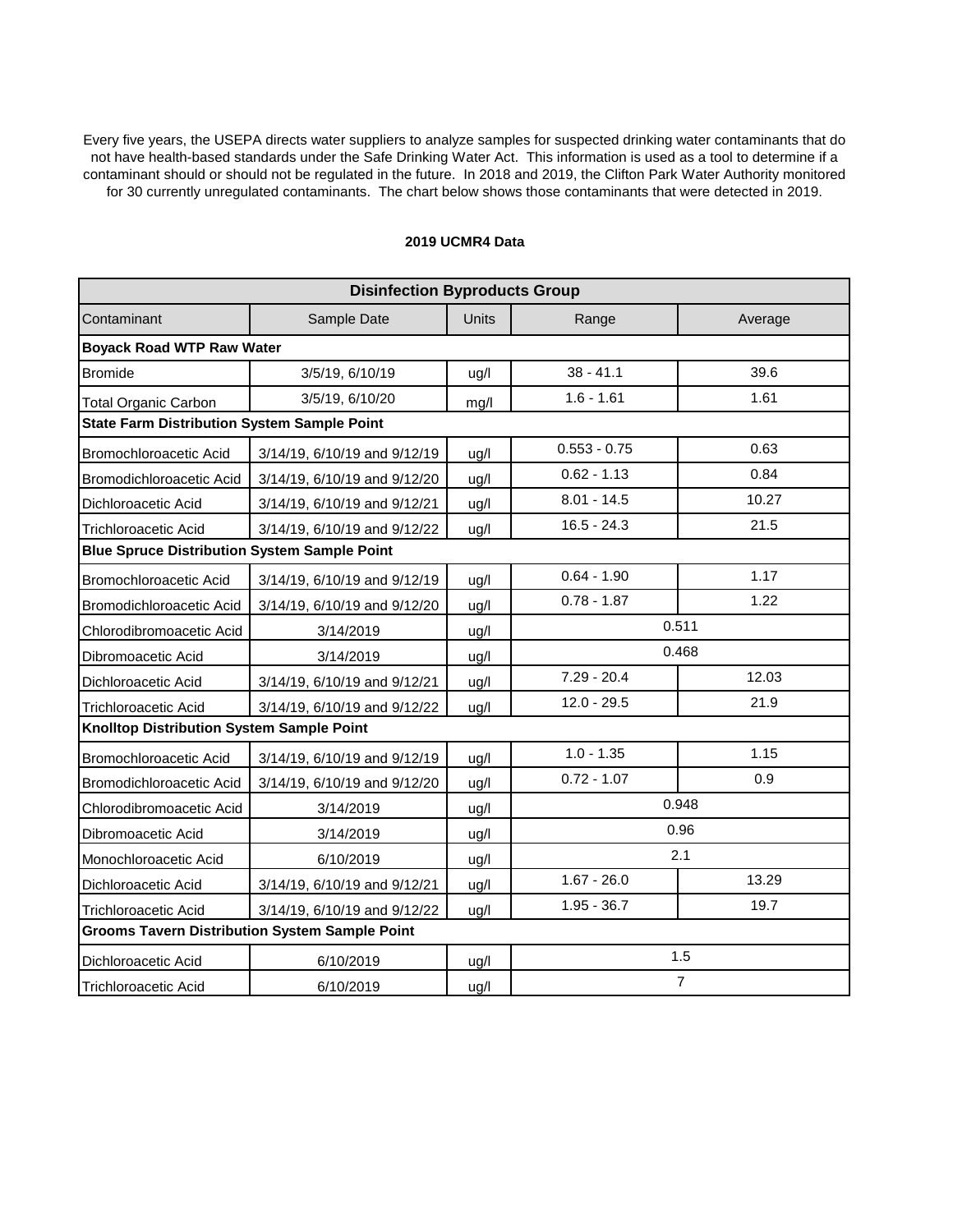| <b>Metals</b>                                  |                                                 |                      |              |       |  |  |  |  |  |  |  |  |
|------------------------------------------------|-------------------------------------------------|----------------------|--------------|-------|--|--|--|--|--|--|--|--|
| <b>Berryfarm Treatment Plant Entry Point</b>   |                                                 |                      |              |       |  |  |  |  |  |  |  |  |
| Manganese                                      | 96.3<br>6/10/2019<br>ug/l                       |                      |              |       |  |  |  |  |  |  |  |  |
| Kinns Road Treatment Plant Entry Point         |                                                 |                      |              |       |  |  |  |  |  |  |  |  |
| Manganese                                      | 6/10/2019                                       | 15.2<br>ug/l         |              |       |  |  |  |  |  |  |  |  |
|                                                | <b>Oakwood Blvd Treatment Plant Entry Point</b> |                      |              |       |  |  |  |  |  |  |  |  |
| Manganese                                      | 6/10/2019                                       | ug/l                 |              | 16    |  |  |  |  |  |  |  |  |
| <b>Plank Road Treatment Plant Entry Point</b>  |                                                 |                      |              |       |  |  |  |  |  |  |  |  |
| Manganese                                      | 87.2<br>6/10/2019<br>ug/l                       |                      |              |       |  |  |  |  |  |  |  |  |
| <b>Boyack Road Treatment Plant Entry Point</b> |                                                 |                      |              |       |  |  |  |  |  |  |  |  |
| Manganese                                      | 3/5/2019                                        | ug/l                 |              | 1.1   |  |  |  |  |  |  |  |  |
| <b>SCWA Intertie</b>                           |                                                 |                      |              |       |  |  |  |  |  |  |  |  |
| Manganese                                      | 3/5/19 and 6/10/19                              | ug/l                 | $0.69 - 1.9$ | 1.3   |  |  |  |  |  |  |  |  |
|                                                |                                                 | <b>Semivolatiles</b> |              |       |  |  |  |  |  |  |  |  |
| <b>Boyack Road Treatment Plant Entry Point</b> |                                                 |                      |              |       |  |  |  |  |  |  |  |  |
| Quinoline                                      | 0.021<br>3/5/2019<br>ug/l                       |                      |              |       |  |  |  |  |  |  |  |  |
| <b>SCWA Intertie</b>                           |                                                 |                      |              |       |  |  |  |  |  |  |  |  |
| Quinoline                                      | 3/5/2019                                        | ug/l                 |              | 0.039 |  |  |  |  |  |  |  |  |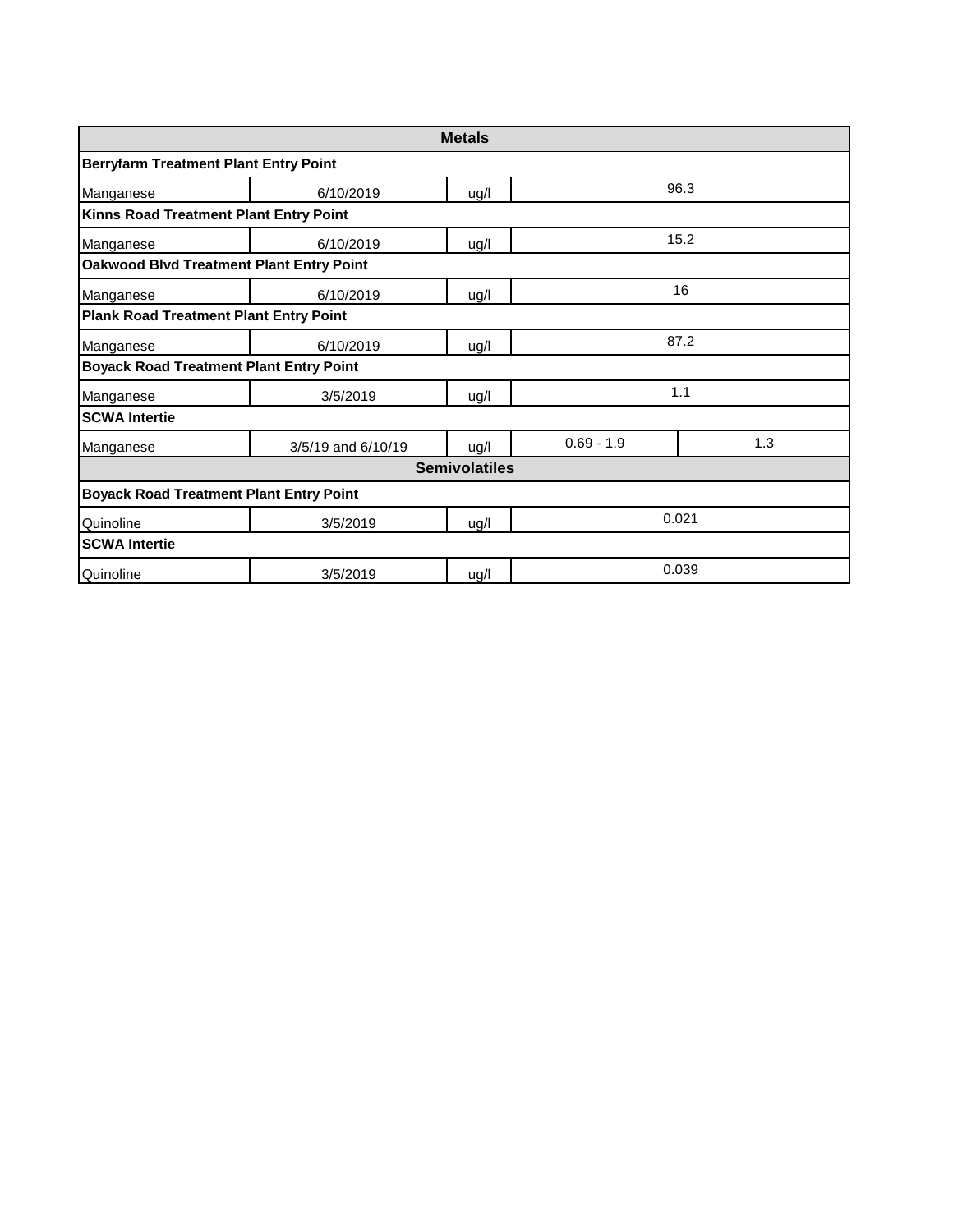#### **Saratoga County Water Authority Water Supply Table of Detected Contaminants**

| Contaminant                             | Date of<br>Sample | Violation<br>(Yes/No) | MCL, (AL)<br>or $((TT))$ | <b>MCLG</b> | <b>Units</b> | <b>Contaminant Level Detected</b>      | <b>Likely Source of Contamination</b>                                                          |
|-----------------------------------------|-------------------|-----------------------|--------------------------|-------------|--------------|----------------------------------------|------------------------------------------------------------------------------------------------|
| <b>Turbidity</b>                        |                   |                       |                          |             |              |                                        |                                                                                                |
| <b>Entry Point</b>                      | 6/8/2021          | <b>No</b>             | ((1.0))                  | N/A         | <b>NTU</b>   | 0.117                                  | Soil Runoff                                                                                    |
| <b>Transmission System</b>              | 4/6/2021          | <b>No</b>             | ((5.0))                  | N/A         | <b>NTU</b>   | 0.18                                   | Soil Runoff                                                                                    |
| <b>Total Organic Carbon</b><br>(TOC)    | 2021              | <b>No</b>             | <b>TT</b>                | N/A         | mg/l         | 4.38 (Avg. Raw)<br>1.88 (Avg. Treated) | Naturally present in the environment                                                           |
| <b>Inorganic Contaminants</b>           |                   |                       |                          |             |              |                                        |                                                                                                |
| Perfluorooctanoic Acid<br>(PFOA)        | 2/17/2021         | <b>No</b>             | 10                       | N/A         | nq/l         | 0.612                                  | Released into the environment from widespread use in<br>commercial and industrial applications |
| Perfluorooctane Sulfonic<br>Acid (PFOS) | 2/17/2021         | <b>No</b>             | 10                       | N/A         | ng/l         | 0.504                                  | Released into the environment from widespread use in<br>commercial and industrial applications |
| <b>Nitrate</b>                          | 2/23/2021         | <b>No</b>             | 10                       | 10          | mq/l         | 0.14                                   | Runoff from fertilizer use; leaching from septic tanks, sewage;<br>erosion of natural deposits |
| Manganese                               | 4/8/2020          | <b>No</b>             | 300                      | N/A         | ug/l         | 2.0                                    | Naturally present in the environment                                                           |
| Sodium                                  | 4/8/2020          | <b>No</b>             | 270                      | N/A         | mg/l         | 8.7 <sup>1</sup>                       | Naturally present in the environment. Road salt contamination                                  |
| Chloride                                | 4/8/2020          | <b>No</b>             | 250                      | N/A         | mq/l         | 11.3                                   | Naturally present in the environment. Road salt contamination                                  |
| Barium                                  | 2/23/2021         | <b>No</b>             | $\overline{2}$           | 2           | mq/          | 0.005                                  | Naturally present in the environment                                                           |

<sup>1</sup> Water containing more than 20 mg/l of sodium should not be used for drinking by people on severely restricted sodium diets; 270 mg/l for people on moderately **restricted sodium diets.**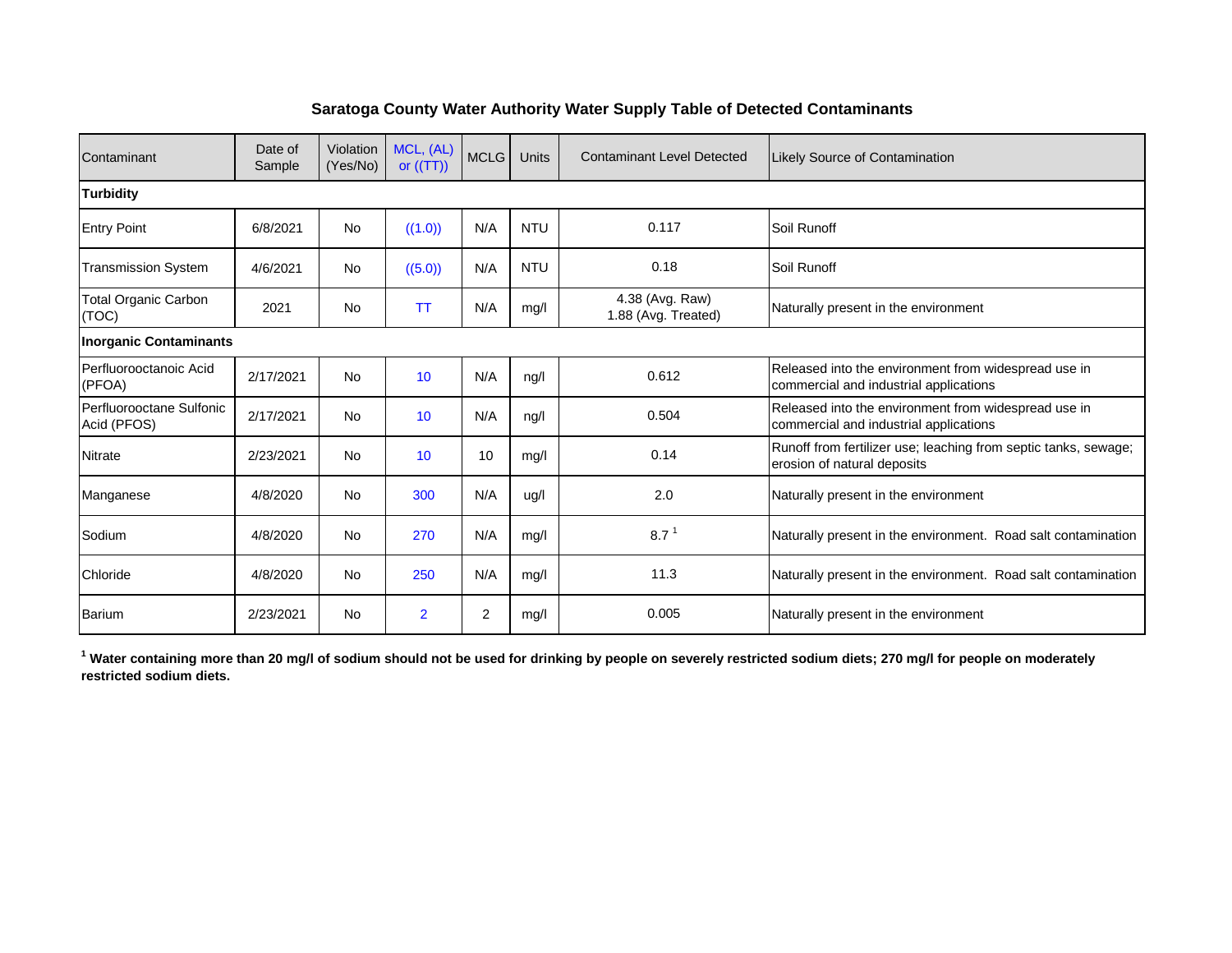#### **Town of Glenville Water Supply Table of Detected Contaminants**

| Contaminant                   | Date of<br>Sample | Violation<br>(Yes/No) | MCL, (AL)<br>or $((TT))$ | <b>MCLG</b> | <b>Units</b> | <b>Contaminant Level Detected</b> | <b>Likely Source of Contamination</b>                                                          |
|-------------------------------|-------------------|-----------------------|--------------------------|-------------|--------------|-----------------------------------|------------------------------------------------------------------------------------------------|
| <b>Inorganic Contaminants</b> |                   |                       |                          |             |              |                                   |                                                                                                |
| Nitrate                       | 10/15/2021        | No                    | 10                       | 10          | mq/l         | 0.23                              | Runoff from fertilizer use; leaching from septic tanks, sewage;<br>erosion of natural deposits |
| Barium                        | 10/20/2021        | No                    |                          | 2           | mq/l         | 0.024                             | Soil Runoff                                                                                    |
| Sodium                        | 9/15/2021         | No                    | N/A                      | N/A         | mq/l         | $30.0^{\circ}$                    | Naturally present in the environment. Road salt contamination                                  |

**1 Water containing more than 20 mg/l of sodium should not be used for drinking by people on severely restricted sodium diets; 270 mg/l for people on moderately restricted sodium diets.**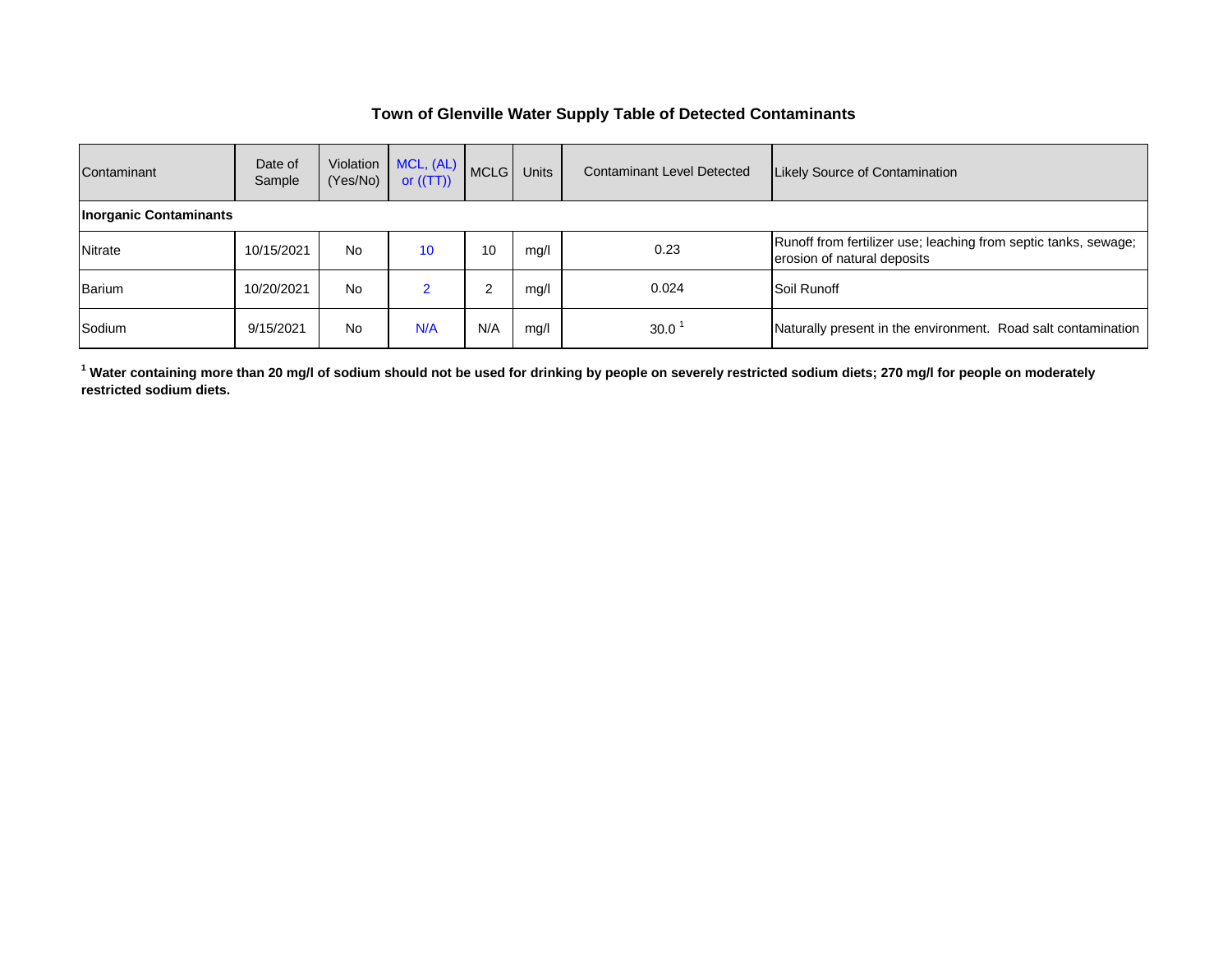#### **Halfmoon Consolidated Water District**

#### **Water Purchased from City of Troy - Table of Detected Contaminants**

| Contaminant                         | Date of<br>Sample | Violation<br>(Yes/No) | MCL, (AL)<br>or $((TT))$ | <b>MCLG</b>    | <b>Units</b> | <b>Contaminant Level Detected</b>             | Likely Source of Contamination                                                                       |
|-------------------------------------|-------------------|-----------------------|--------------------------|----------------|--------------|-----------------------------------------------|------------------------------------------------------------------------------------------------------|
| <b>Microbiological Contaminants</b> |                   |                       |                          |                |              |                                               |                                                                                                      |
| Turbidity                           | Daily             | <b>No</b>             | ((5.0))                  | N/A            | <b>NTU</b>   | Avg. - 0.54<br>Range - 0.07 - 2.8 Soil Runoff |                                                                                                      |
| <b>Inorganic Contaminants</b>       |                   |                       |                          |                |              |                                               |                                                                                                      |
| Fluoride                            | Daily             | <b>No</b>             | 2.2                      | N/A            | mg/l         | Range - 0.16 - 0.96<br>Avg. - 0.81            | Erosion of natural deposits; discharge from fertilizer; water<br>additive that promotes strong teeth |
| <b>Nitrate</b>                      | 7/1/2021          | <b>No</b>             | 300                      | N/A            | ug/l         | 0.1                                           | Naturally present in the environment                                                                 |
| Sodium                              | 7/1/2021          | <b>No</b>             | 270                      | N/A            | mg/l         | 11.7                                          | Naturally present in the environment. Road salt contamination                                        |
| Sulfate                             | 7/1/2021          | <b>No</b>             | 250                      | N/A            | mg/l         | 18.3                                          | Naturally present in the environment                                                                 |
| Chloride                            | 7/1/2021          | <b>No</b>             | 250                      | N/A            | mg/l         | 22.8                                          | Naturally present in the environment. Road salt contamination                                        |
| Barium                              | 7/1/2021          | <b>No</b>             | $\overline{2}$           | $\overline{2}$ | mg/l         | 0.0302                                        | Naturally present in the environment                                                                 |
| <b>Radiological Contaminants</b>    |                   |                       |                          |                |              |                                               |                                                                                                      |
| <b>Gross Beta Particles</b>         | 3/11/2016         | <b>No</b>             | 4                        | $\mathbf 0$    | pCi/l        | 0.681                                         | Erosion of natural deposits; discharge from fertilizer; water<br>additive that promotes strong teeth |
| Radium 226                          | 3/11/2016         | <b>No</b>             | 5                        | 0              | pCi/l        | 0.456                                         | Naturally present in the environment                                                                 |
| Uranium                             | 3/11/2016         | <b>No</b>             | 30                       | 0              | ug/l         | 0.167                                         | Naturally present in the environment                                                                 |

**1 Water containing more than 20 mg/l of sodium should not be used for drinking by people on severely restricted sodium diets; 270 mg/l for people on moderately restricted sodium diets.**